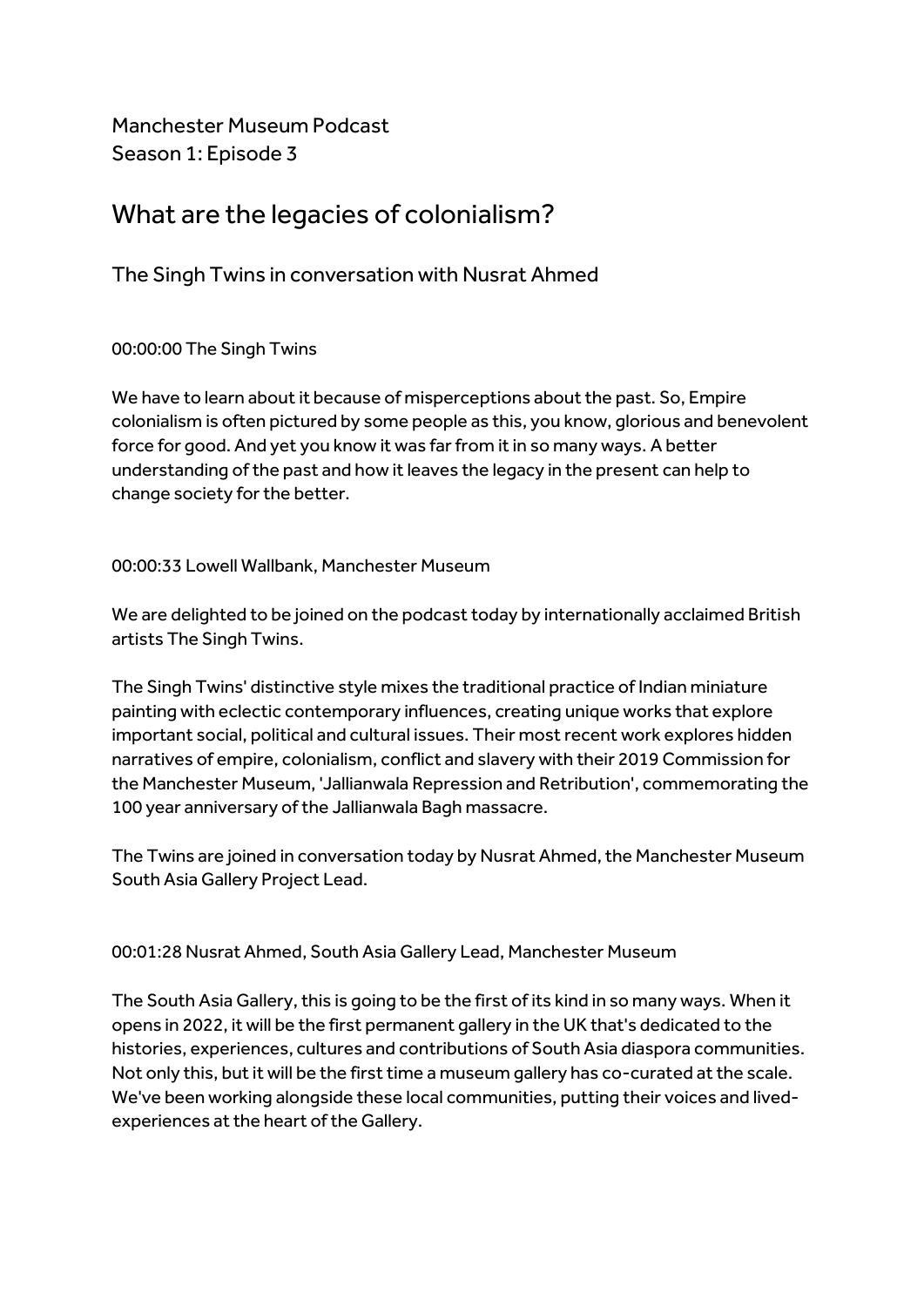The Singh Twins have been active members of the South Asia Gallery Collective and this is a group of people from different backgrounds and disciplines; it includes designers, historians, artists, scientists, writers, community members, students. And they've been working with the museum since 2018 to shape the Gallery into something we hope will be unlike any museum exhibition you will have seen before.

In 2019, the Manchester Museum and the Partition Museum in Amritsar, India came together to commemorate the 100th year anniversary of the Jallianwala Bagh Massacre. They co-produced the exhibition 'Jallianwala 1919: Punjab under Siege'. For the exhibition, The Singh Twins presented a unique creative response to this largely hidden episode of British rule in India.

I spoke to them about this artwork, their journey as artists, and the importance of learning overlooked histories.

So a very warm welcome to you both and a big thank you for being part of our podcast.

00:03:30 The Singh Twins

Not at all, thanks for inviting us.

00:03:33 Nusrat Ahmed

Going back to the Jallianwala Bagh exhibition, could you please tell us more about this work? The research you undertook for the artwork and the historical context?

# 00:03:44 The Singh Twins

Well, the work was basically our artistic response to the centenary of this event, the Jallianwala Bagh Massacre, as it's known, which was basically an atrocity committed under the British rule in India in 1919, whereby a Brigadier General of the British Army opened fire on a peaceful protest. Indians were basically protesting against a tightening of racist laws that were restricting Indian rights and freedoms at that time. So the central panel of this triptych piece, a three part piece, is looking at the massacre itself. And then we have the panel left and right of that. The panel on the left gives a historical context to the event itself, and the panel on the right looks at the legacies of what that event actually led to in terms of the developing relations between Britain and India.

Most of our research for this artwork was based on internet research. I mean, we have, in our earlier days visited India, and we actually visited the park that is now a memorial to this massacre. And so we learned quite a bit of the history at that time, and we're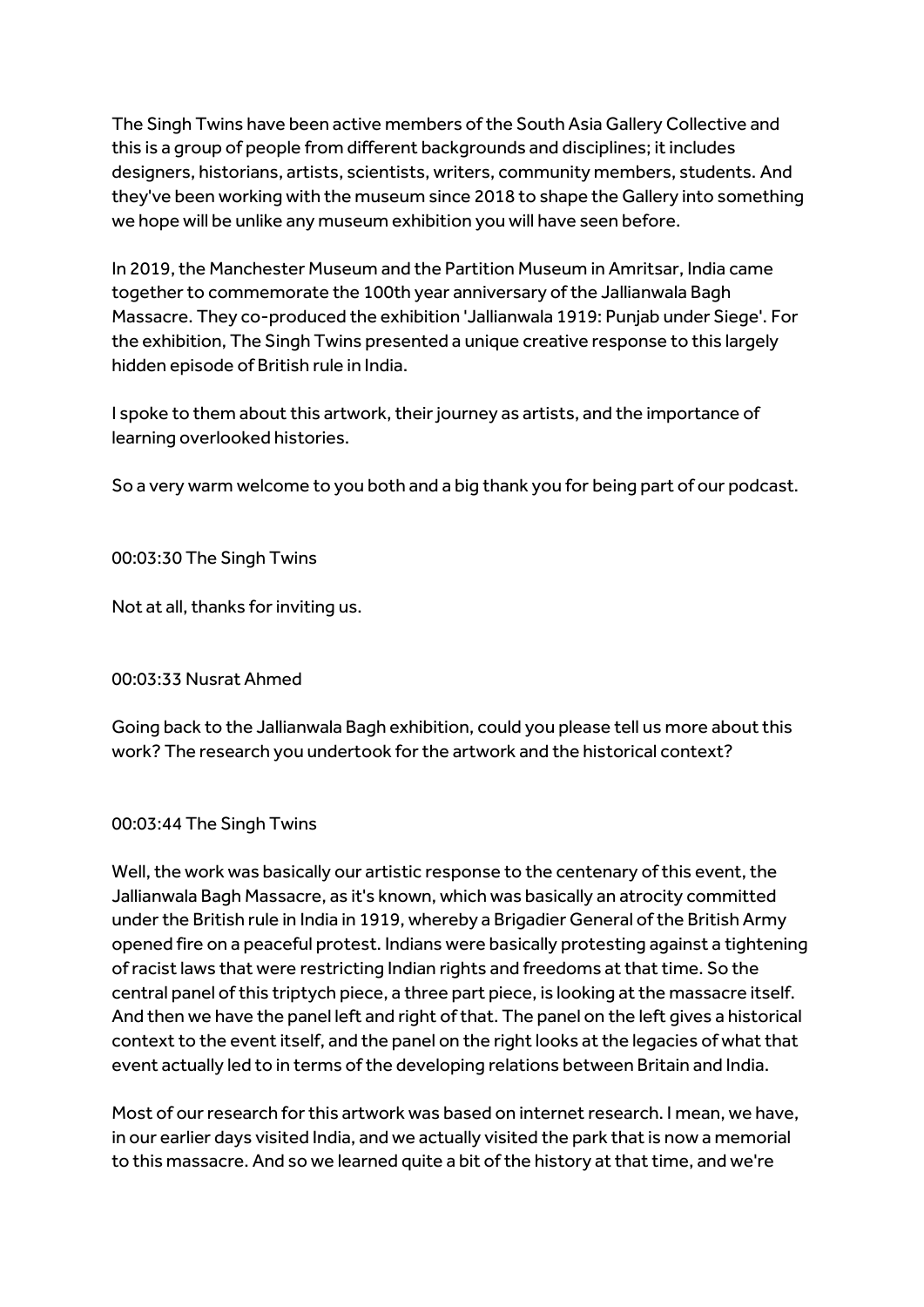going back many years now. But it wasn't until Centenary that we really felt as artist this was something that we felt warranted some kind of artistic reflection, not least for the fact that it's an event that is pretty much been hidden or forgotten in certainly, British history. And yet it played such an important part in the way in which Britain and India relations developed. I think it was something that really shook India to the core because I think up to that point, you know, they kind of looked upon England as this sort of, you know, beacon of righteous practice, if I could put it that way, [benevolent rulers almost], and yet here they were opening fire on this innocent crowd of people with no warning, you know, several thousand people were injured and died in in this event, so we wanted to represent this and bring it to a wider audience in the modern day, because it also links into a lot of other sort of atrocities associated with empire and particularly the British Empire, both abroad, but also at home. So, it's a little detail in the artwork relates this massacre to something called the Peterloo Massacre, which is something that happened in Manchester, of course with 100 years that divide the two events. But nevertheless it was a similar kind of occasion where you had this peaceful protest, and the right for peaceful protests being quashed by the authorities.

So the research, as I say, beyond our immediate knowledge of this as teenagers visiting India, pretty much came from internet research but also historical documentation. So, we bought some historical literature; one particular book by a journalist called Horniman, who reported on the event at the time, and was actually an Englishman who exposed what had happened in India, because at that point the British government tried to cover this up. And this book is obviously more than 100 years old now, really detailed what had happened from the Indian perspective, which is really important because the story has not only been hidden, but it's also been told from a predominantly white British perspective.

#### 00:06:52 Nusrat Ahmed

So for me, actually, coming into the Museum, and I came right at the time when the exhibition for the Jallianwala Bagh massacre was being launched, and I felt really sad about the fact that I didn't know about this. I'd never been taught about this in my history lessons and I hadn't had the opportunity or been open to that environment to then go and learn about this history, and it was part of my heritage as a South Asian woman. How important do you think it is that we do learn about our history? And just to expand on that, to actually, for us to be actually honest about what our history was and for people to understand it in more complex details. And that's taking on those and facing those uncomfortable truths at the same time.

00:07:53 The Singh Twins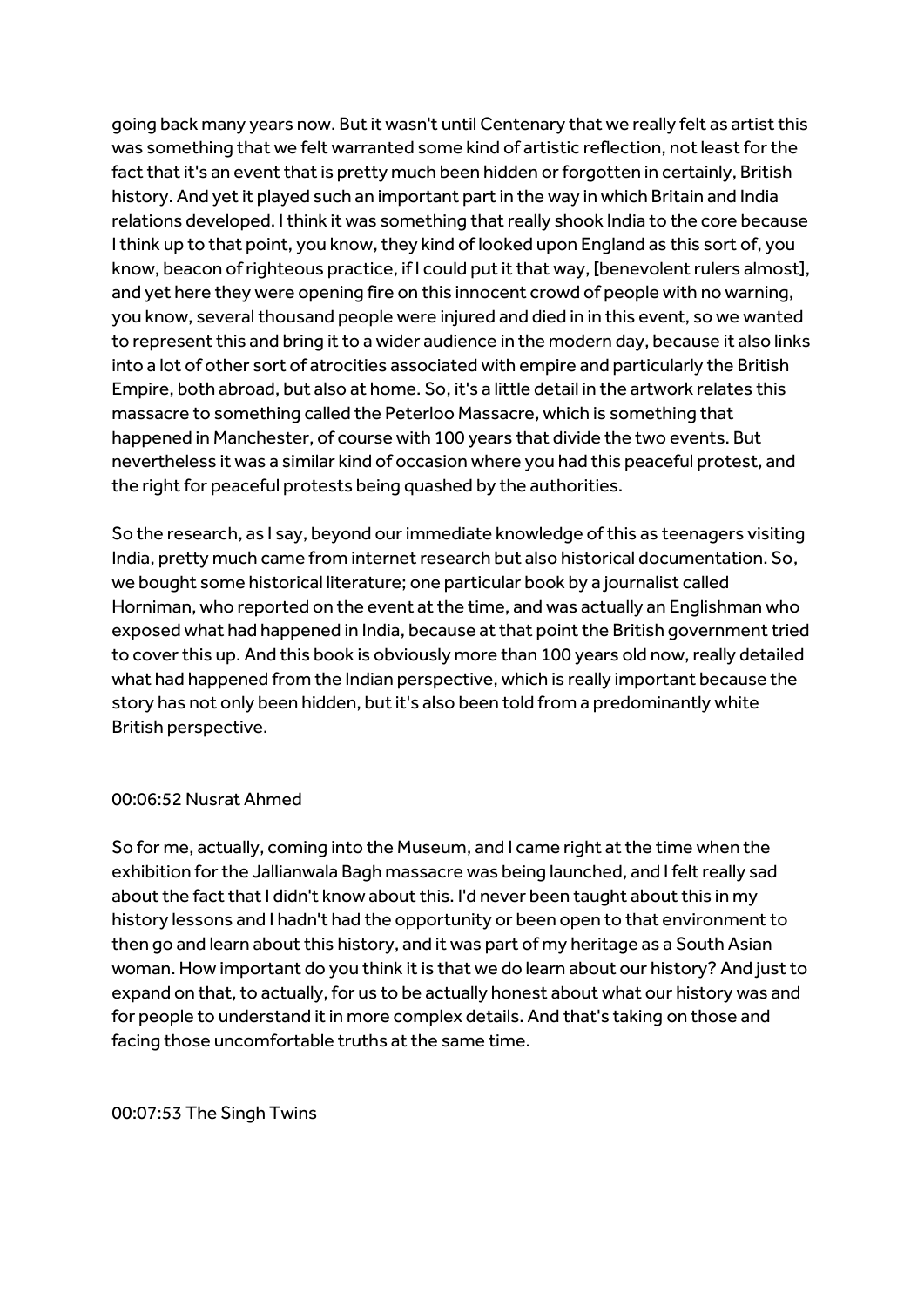Yeah, well history is really important to learn about because it basically has an impact on the present, and it helps us to put the present into perspective, particularly, you know, if we're talking about reassessing certain views of the world and the people around us, and how that impacts on present day or current debates and attitudes. So, for example, you know, you have the Brexit campaign, which was very much run on the whole antiimmigration card, if you like it, you know this idea that immigrants are in this country, you know, taking jobs and basically being a drain on, you know, on the country's resources. And, you know, it makes you wonder, you know, where do those kinds of attitudes come from in the first place? It's kind of racist attitudes. But at the same time, you know, people, if they understood the kind of context of why immigrants were here in the first place, you know, in the context of Britain and its empire building. I mean, we certainly wouldn't be here, had it not been for the British Empire, you know, we wouldn't have been here, grandparents wouldn't have come here, and we wouldn't have been born here. But the idea that, you know, this countries, like Britain and their empire, have been built on, you know, the blood, sweat and tears of the people that they ruled over, the so-called immigrant communities that they ruled over. They've always contributed to the building of countries like Britain. I think if people understood that more, there might be more respect for those communities that certain people feel are Other, or have no place in Britain. I mean, there's other examples further afield where history is important, for example, you just look at racism in America, not that it exists only there, but with this recent, you know the horrific murder George Floyd and kind of police victimisation or sort of lynch mentality, if you like, towards Black Americans, which we feel links back to this colonial mindset of white superiority or supremacy, which is, you know, rooted in the whole history of slavery.

And then, you know, I think a better understanding of the past and how it leaves a legacy in the present can help to change society for the better. So, for example, our Jallianwala Bagh artwork is part of a series of works called 'Slaves of Fashion', which it looks at, in particular, issues around empire and colonialism, which were basically institutions that were about conquest and exploitation for commercial gain. And you know, these institutions, they're not really a thing of the past; they have modern day parallels in the land grabbing and conflicts and labour exploitation linked to trade today and, you know, these link in turn to important debates around things like ethical trade and consumerism. So, looking at history [and it helps...] especially yeah, especially if we reject certain aspects of history. And I think it's universally [accepted] accepted that slavery was not a good thing, and that abolition, you know, came far too late. [And exploitation is not a good thing].

So, if we reject that as something of the past, then we should also reject the similar kind of attitudes and behavioural patterns that we see in, you know, in the present day world. But also just even on a personal level, you know, talking about our own experiences as Asian artists, whose practice is very much rooted in a traditional Indian art form, we experienced quite a lot of institutional prejudice because, basically I think our tutors fail to recognise that the style that we were inspired by, which they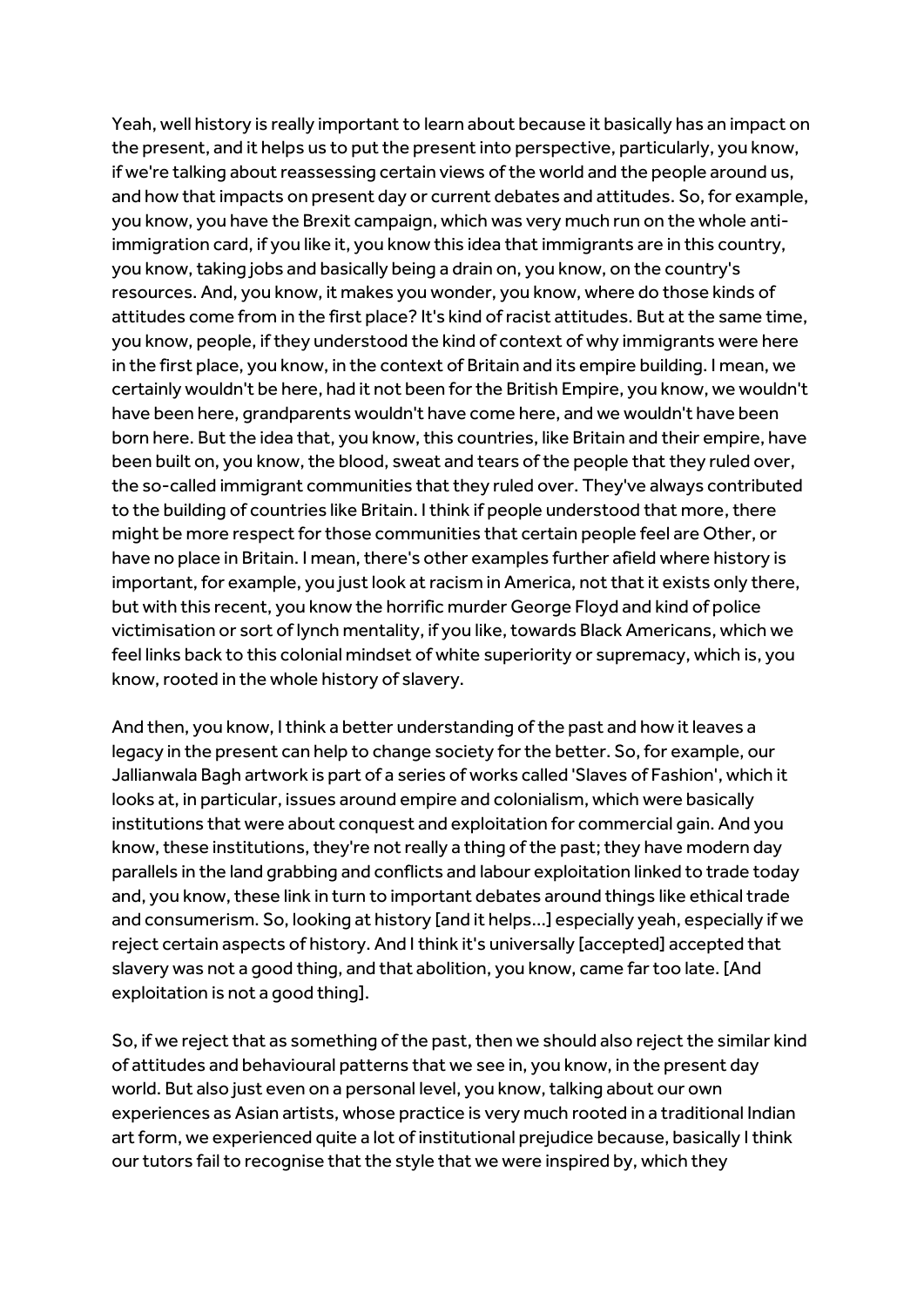dismissed as backward and outdated basically, and having no place in contemporary art. They failed to recognise and acknowledge that Indian arts, like many other non-European art forms such as Tahitian art in Japanese art, for example, African art, had a very significant impact on the way that Western art developed, and particularly, you know, those movements in art that were seen to be great innovators.

And also we have to learn about it because there are misperceptions about the past. So Empire and colonialism is often pictured by some people as this, you know, glorious and benevolent force for good. And yet, you know, it was far from it in so many ways. One of the things that's commonly touted, for example, when you talk about empire in Britain and the British Raj, is this idea of the railways. So, just a simple example how the railways are seen as, you know, Britain's gift to India and if we tell that story in a more truthful way which addresses this misunderstanding, in reality the railways were there. First of all, they were built by and paid for by the Indians, and secondly they were really there not to serve the Indian interests, but British interests, you know, the way of mobilising the troops and keeping control of India; a way of mobilising the raw materials and the finished goods which they exported for, you know, this growing British markets in Britain and abroad, all paid for by Indians who were by and large living, you know, under the poverty line under British rule.

# 00:12:39 Nusrat Ahmed

How important do you think it is for future generations to have and know different narratives about history?

# 00:12:49 The Singh Twins

Well, it's vital, isn't it? Because if you don't know different narratives, you don't put any one narrative in its correct perspective, and the thing about history is that, you know, we talk about histories, but there is actually only one history, and they're also interconnected, so learning about other histories helps you also to understand who you are as a person. It's not just about understanding the so called Other culture and the Other perspective, it's also understanding how you've reached, you know, where you are today and how you kind of imagine your own identity and heritage. So, for example, you know, this idea of Britishness and what constitutes Britishness, it's not this sort of, you know, [isolated] kind of far right, isolated thing of, you know, only being, belonging to, you know, white Britons. Britain is a nation that's built on so many other factors and the sacrifice and input of so many other cultures. And, you know, first, second generation Indians who are here today, for example, are just as much British as their white counterparts.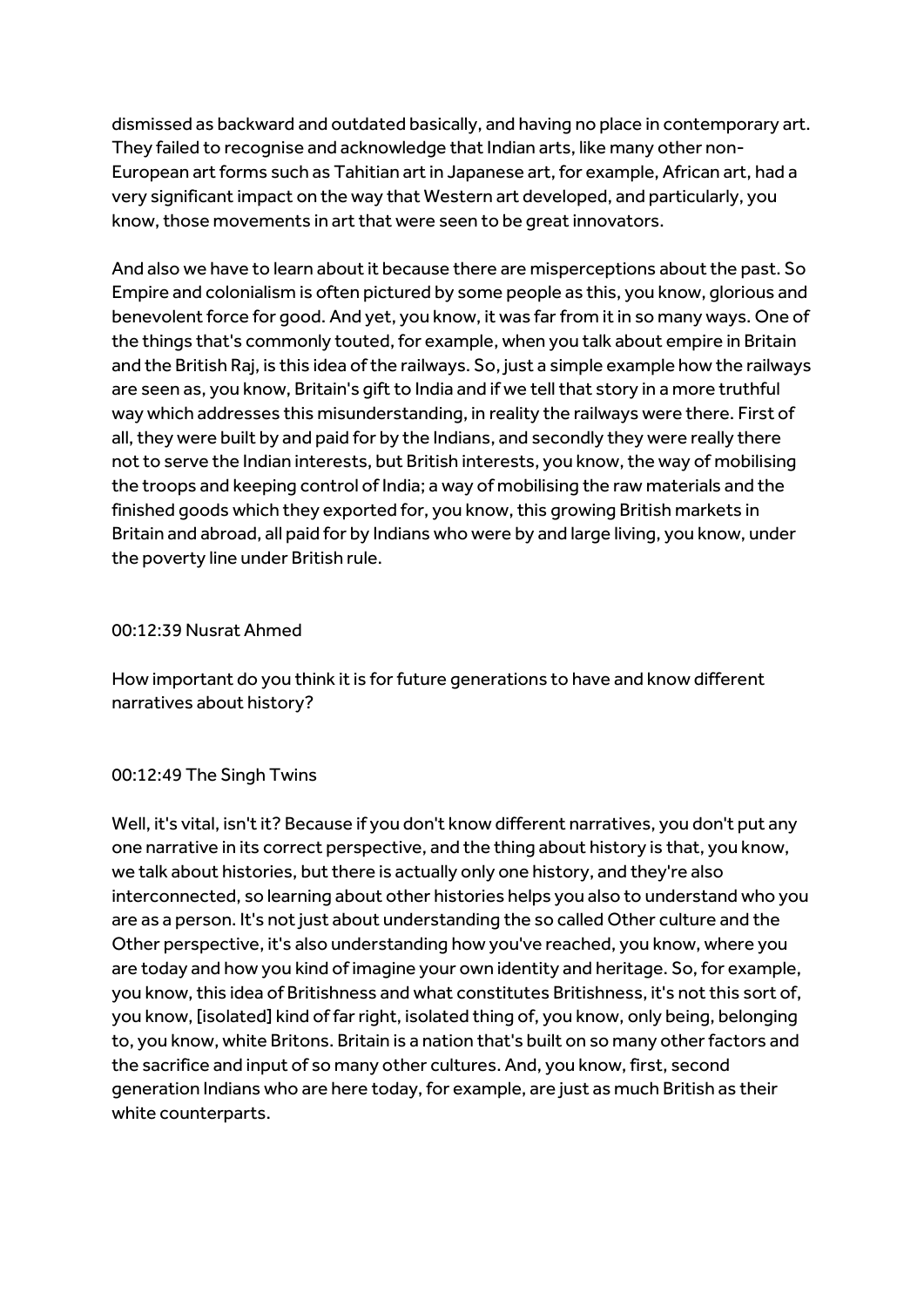#### 00:13:58 Nusrat Ahmed

So, just going back to when you talk about the racism that you had to overcome in your studies, and your art, your development of your artwork, I did hear your honorary degree speech from the Liverpool University and I was really intrigued and wanted to know more. And so, yeah, if you could just talk about that and what were the kind of things that you faced and how did you overcome those?

# 00:14:23 The Singh Twins

Well, we studied a Combined Studies degree at Chester College, which was affiliated college to the University of Liverpool, so it was a University of Liverpool degree, a BA honours in Combined Studies. And one of the modules that we studied was contemporary Western Art History, and we really did face a lot of racist attitudes going through the system at that time, against the kind of work that we were trying to develop as artists. We were very much interested in pursuing our passion for the Indian miniature painting tradition and bringing that to a contemporary audience. So although we were, aesthetically, the work, you know, was picking up on traditional kind of conventions, and aesthetics of the Indian miniature style. We were very much dealing with contemporary issues, you know, looking at our life in Britain, for example, growing up and how you know we were really striving to project a pride in our own Indian heritage, if you like, against a kind of backdrop of feeling that pressure to conform to Western ways of living and dressing and thinking and socialising.

We've always lived in a very white, predominantly white area, and we went to, you know, Catholic convent school. We were the only Indians in the school. So, you know, there was that peer pressure there to kind of fit in to you know, what your friends were doing. There was also, you know, we grew up with a lot of negative media coverage of our traditions. You know, there was always, you know, whenever there was a play on TV, for example, which had an Indian family in it, you could always bet your bottom dollar that it was about the girl who was being forced into an arranged marriage, you know, being oppressed under this, you know, extended family system that we have. And we didn't see it that way at all. We've, you know, we've always been very proud of our Indian roots and the traditions that have come with that.

So, when we were studying for this Art degree, we just felt that the attitude in the Art Department that we were getting from our tutors which, we were basically saying that, you know, we must express ourselves as contemporary artists, but when we tried to do that in a way that we felt comfortable with, i.e., you know, [inspired by our heritage] drawing on our own heritage, it was, all of a sudden, no we can't do that because miniature painting had no place within contemporary art expression according to them. So we felt that this attitude was just an extension of the kind of racist attitude that we'd grown up with, you know, in the area that we live in, but the colonial mindset of 'West is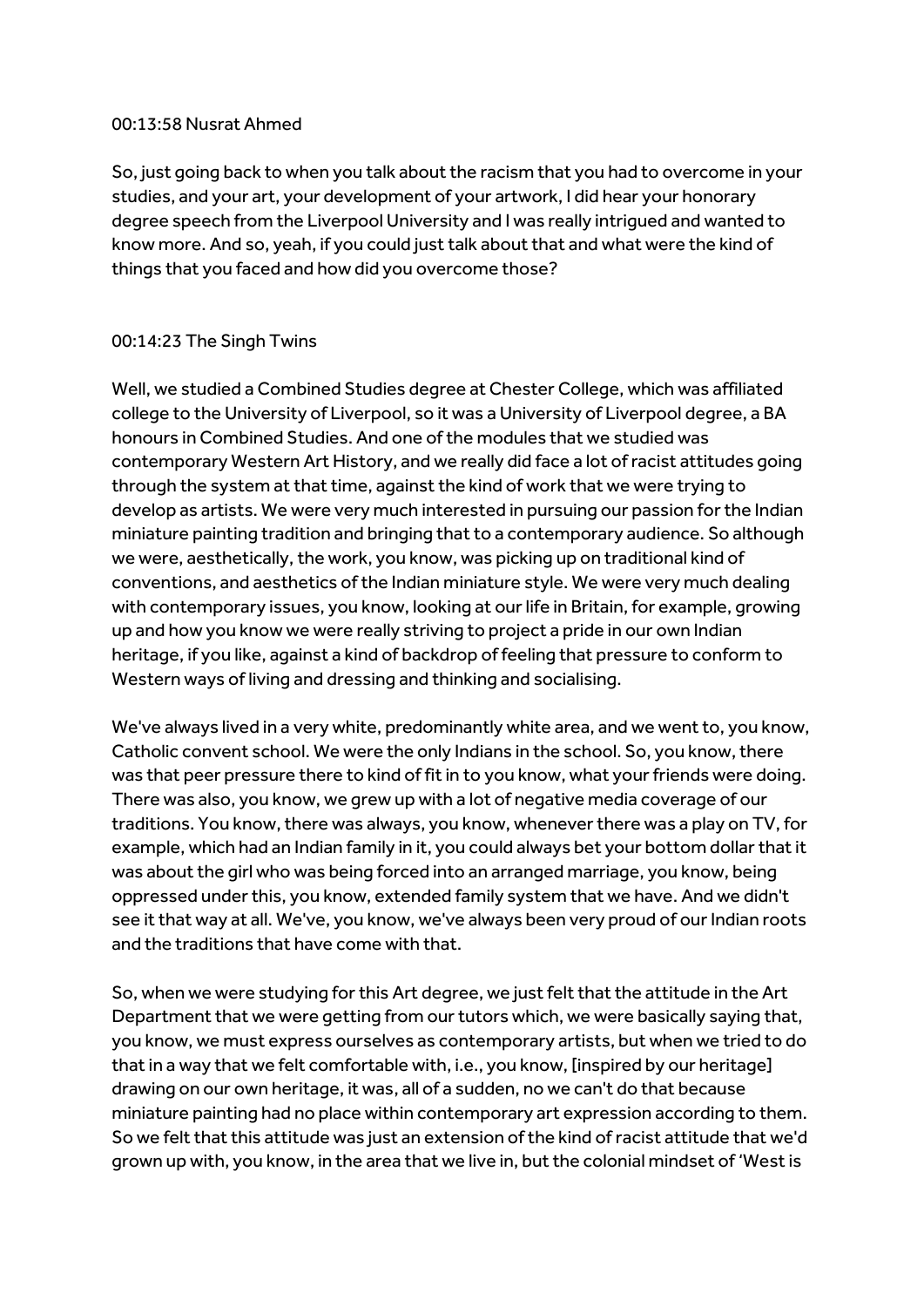best'. Yeah, it really went back to that, I mean even, to be honest, even when we visited India as teenagers for the first time, we were very disappointed to see how India itself was even rejecting its traditional art forms. And again it went back to this 'West is best' attitude, which is a hangover from the British Raj. You know, 200 years of ruling India and Indians even today still think that to be seen as progressive and modern you have to be westernised.

But as artists in our course, we were expected instead to draw upon Western role models in art, people like Van Gogh and Picasso and Matisse, who ironically themselves had actually been influenced by non-European art forms. And initially we tried to kind of compromise our work because we thought, you know, we're here, we've got to a degree to get, if you like. But it was clear to us as we went on that the tutors were not really going to accept even a compromise in the work; they wanted us to go entirely towards the kind of Western canon of ideals of what, you know, the expectations of what contemporary art should be. And so we did a U-turn and our work, then, became much more clearly defined by the aesthetics of the Indian Miniature style, a traditional style that has come to be a hallmark of our work, with a very decorative and detailed narrative symbolic work.

Yeah, and I think the work itself became our way of rebelling against that system too, and that attitude. So, you know, we could easily have just turned, you know, our attention to doing Western style art and got through our degree with no problem, but we decided that we needed to really challenge that kind of narrow Eurocentric mindset that was within the Department. And the way we did that was to use our art as a political tool, if you like, with the themes and maintaining that style, so we did very early on, do a lot of work that reflected, as I said earlier, you know, our life growing up in this country and the way that we balance both our Western and our Indian identity. But we also backed up our practical work with a thesis that was required as part of the final year examination and we both had argued each in our own way about how Western art would not have developed if it had not been for the impact of these non-European art forms and developed in the sense of the direction that it took away from the establishment at that time.

And unfortunately, that didn't go down well with one particular examiner who refused to mark the work. And it's a very long story, but the bottom line is, it was confided in us that he really hadn't liked what we'd written about, particularly arguing about the impact of Indian art on Western art. And there was a debate about what grade should be given us, and I think he awarded something that was really derisory, and that's a description of one of the other tutors, and when, well he refused to mark the work. But although he had put in writing that it was undoubtedly scholarly and beyond BA level, he felt it was PhD level. But when trying to justify his decision, apparently he had made a statement that we would be happy with that mark because we'd only be going off and getting married anyway. And I think again that portrayed another kind of stereotype view of, you know, the poor little Indian girl who's forced into an arranged marriage the minute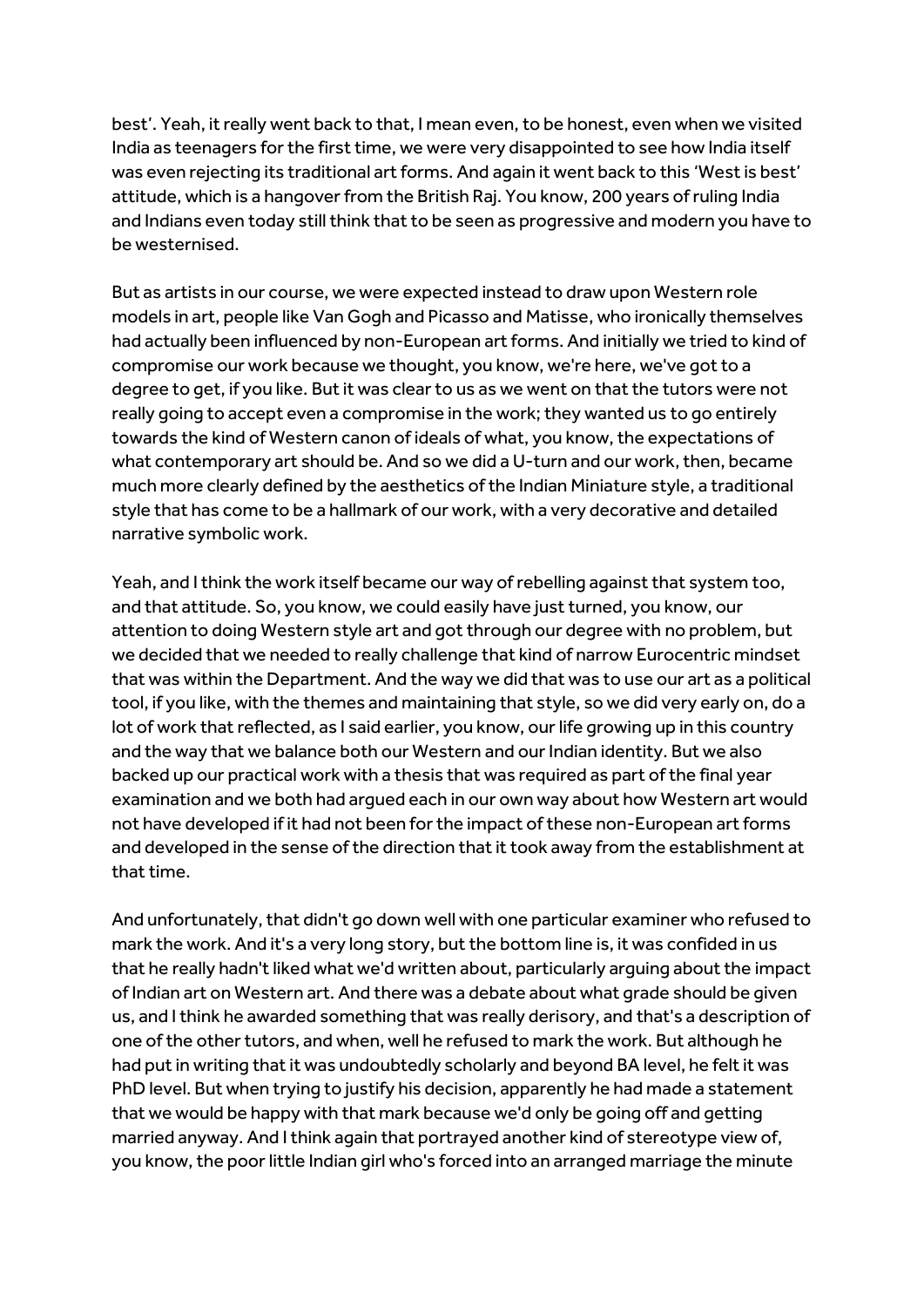she leaves University, if she's even allowed to go to University. So, that infuriated us, and I think our family, and, you know, we entered into a huge appeals procedure with the University which eventually did come down in our favour; not to the extent that it should have done, we feel.

But the bottom the line is we refused to accept our degree, that they've tried to award three times, and we've never accepted our degree to this day. But the honorary degree that you saw online was actually, you know, 30 years later, it did go towards recognising the wrong that was done, and, you know, that was no matter about the time that's passed, I think that was something that we felt really kind of put a full stop to that whole episode, which really stayed with us throughout our lives, you know, it was a real knock back at the time, we didn't want to have anything further to do with academia. But it was only the support of our family and the fact that we felt so outraged by what we felt was a really [racist attitude], yeah racist, well, institutional attitude, racist attitude. I don't even know whether the tutors felt that they were being racist, but it was the whole part of that mindset again of going back to this impression that, you know, the West is the benchmark for everything.

But I'm sure, you know, that there is still that pressure, that peer pressure, [institutionalised pressure] institutional pressure, to be like the mainstream, however, you know, you would define that, but it certainly, I don't think there is that creative freedom, particularly in the arts to, for many artists, whether Indian or otherwise, to necessarily practice in a way that they feel is true to who they are. Because of the dictates of, you know, a certain circle of people who feel that they have a monopoly on defining what contemporary art should be.

Yeah, I think there is that pressure to kind of tow the line in order to be accepted within the mainstream. And we've never really subscribed to that. We've always really stuck to our guns and we've always demanded respect for our work on our own terms rather than, you know, changing who we are as people to get on. If you like.

Yeah, and I guess the way we've overcome that is really just by having self-belief in what we do [and being stubborn]. Yeah, being stubborn, and often taking chances, you know, saying no to projects that we feel might pigeonhole as in some way or undermine the kind of work that we want to do.

#### 00:22:37 Nusrat Ahmed

Just moving on to the South Asian Gallery, which we're all really, really excited about. It's part of Manchester Museum's £14m transformation project called 'hello future'. How important do you think it is for cultural institutions like museums and art galleries is to adopt similar approaches and to acknowledge it and give a platform to variable narratives?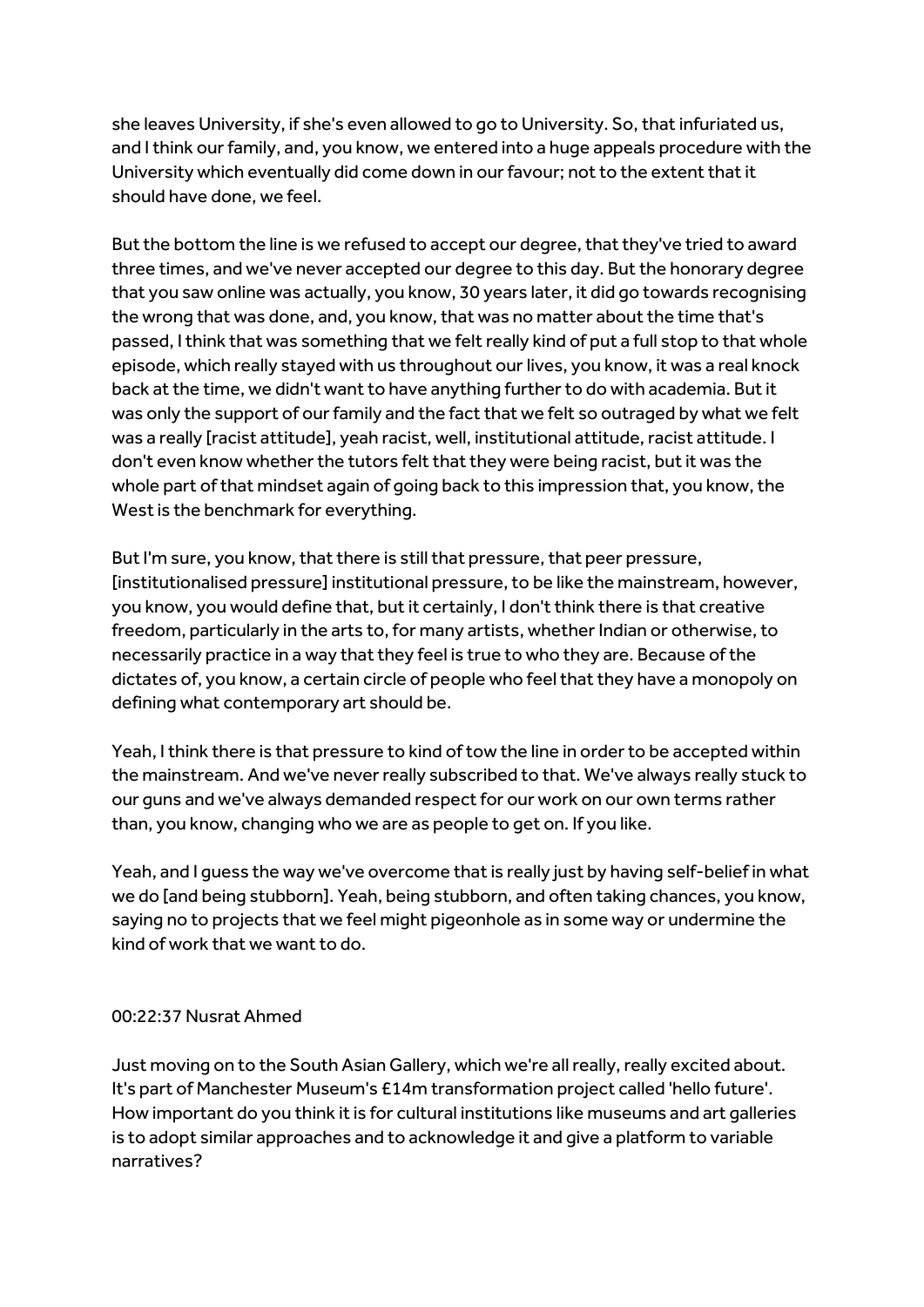## 00:23:04 The Singh Twins

Well, I think it's vital because without that input you don't get those variable narratives. I mean, it enables these institutions to uncover hidden stories and diverse stories which really reflect the complexity of those communities and cultures and represent those communities too in terms of who they want to welcome within the museums. It also makes the exhibitions that they stage much more meaningful and relevant to the communities, but also modern audiences, you know, from different backgrounds and it kind of also steers away from those institutions really imposing their particular stories onto those communities.

## 00:23:47 Nusrat Ahmed

And do you want to give us some information around your anthology for the Gallery?

## 00:23:54 The Singh Twins

Well, our anthology is really based on the kind of work that we do, which is looking at very often the hidden histories of colonialism and empire. That's really what our interest is, because I think really those are the histories that today, if people have a better understanding of them are going to make a much more even-handed society, in terms of, you know, the racial attitudes that we experience from time to time.

#### 00:24:20 Nusrat Ahmed

And finally, what are your aspirations for the South Asia Gallery at Manchester Museum?

#### 00:24:26 The Singh Twins

Well, I think the Museum, really, we hope, will be a place where a balanced view of history can be learned. You know, and how the South Asia story is very much part of the British story, so that the two aren't seen as something separate, and in doing that we hope it will very much be a place of debate and discussion and a platform for really cultivating with mutual understanding and appreciation really, of those shared histories and how they impact today.